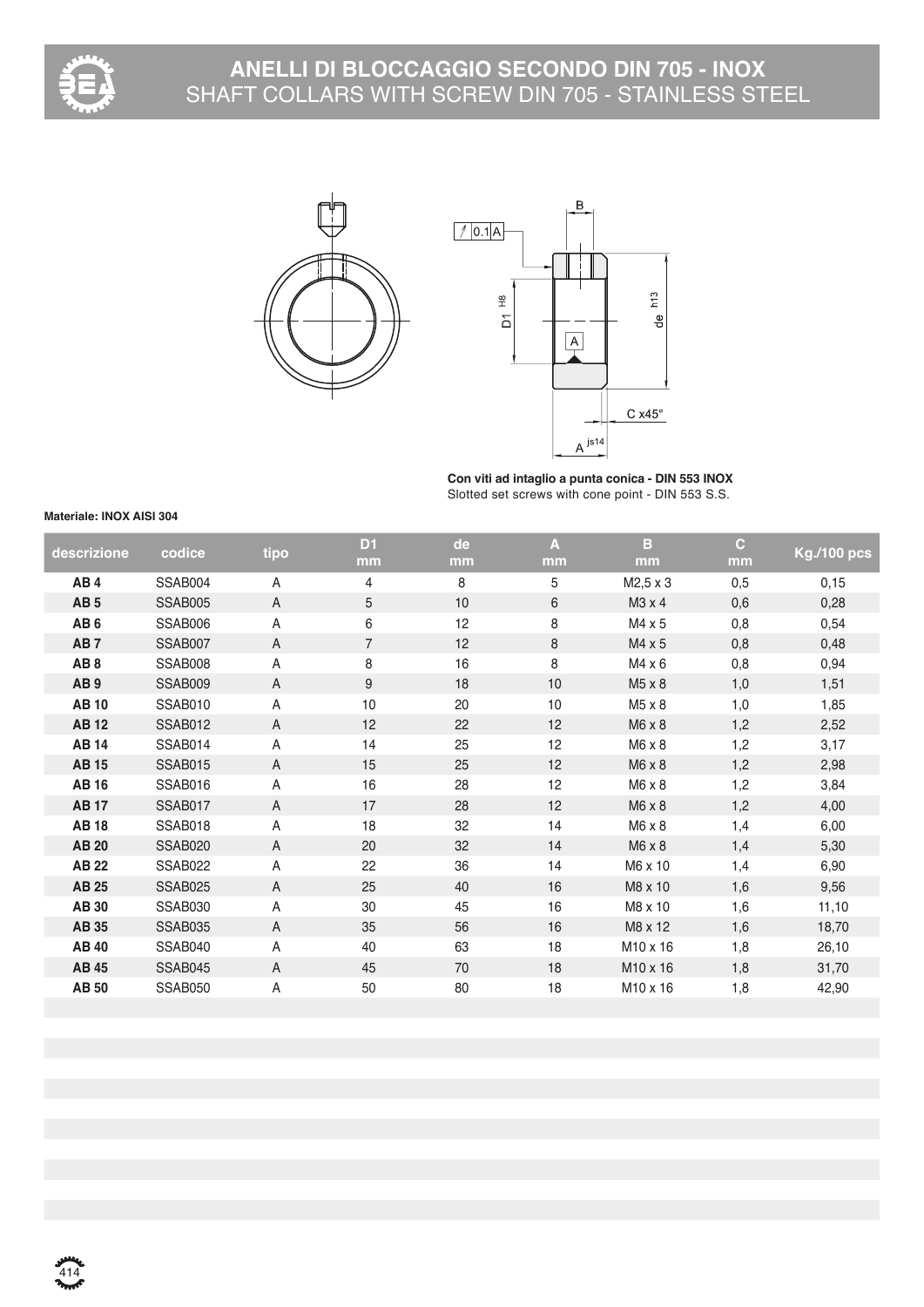



## **Materiale: INOX AISI 304**

| descrizione      | codice   | D <sub>1</sub> | de  | do    | $\mathbf{A}$     | B       | $\mathbf{C}$ | Kg.   |
|------------------|----------|----------------|-----|-------|------------------|---------|--------------|-------|
|                  |          | mm             | mm  | mm    | mm               | mm      | mm           |       |
| ABR <sub>4</sub> | SSABR004 | 4              | 16  | 20,7  | 9                | M3 x 8  | 5,5          | 0,011 |
| ABR <sub>5</sub> | SSABR005 | $\sqrt{5}$     | 16  | 20,7  | $\boldsymbol{9}$ | M3 x 8  | 5,5          | 0,010 |
| ABR <sub>6</sub> | SSABR006 | $\,6$          | 16  | 20,7  | $\boldsymbol{9}$ | M3 x 8  | 5,5          | 0,010 |
| ABR <sub>8</sub> | SSABR008 | $\,8\,$        | 18  | 22,4  | $\boldsymbol{9}$ | M3 x 8  | 6,5          | 0,012 |
| <b>ABR 10</b>    | SSABR010 | 10             | 24  | 26,0  | $\boldsymbol{9}$ | M3 x 8  | 8,5          | 0,022 |
| <b>ABR 12</b>    | SSABR012 | 12             | 28  | 31,8  | 11               | M4 x 12 | 10,0         | 0,038 |
| <b>ABR 14</b>    | SSABR014 | 14             | 30  | 33,9  | 11               | M4 x 12 | 11,0         | 0,042 |
| <b>ABR 15</b>    | SSABR015 | 15             | 34  | 39,4  | 13               | M5 x 14 | 12,5         | 0,065 |
| <b>ABR 16</b>    | SSABR016 | 16             | 34  | 39,4  | 13               | M5 x 14 | 12,5         | 0,063 |
| <b>ABR 18</b>    | SSABR018 | 18             | 36  | 41,2  | 13               | M5 x 14 | 13,5         | 0,069 |
| <b>ABR 19</b>    | SSABR019 | 19             | 40  | 46,4  | 15               | M6 x 16 | 14,7         | 0,100 |
| <b>ABR 20</b>    | SSABR020 | 20             | 40  | 46,4  | 15               | M6 x 16 | 14,7         | 0,097 |
| <b>ABR 22</b>    | SSABR022 | 22             | 42  | 48,1  | 15               | M6 x 16 | 16,0         | 0,103 |
| <b>ABR 23</b>    | SSABR023 | 23             | 45  | 50,8  | 15               | M6 x 16 | 17,5         | 0,122 |
| <b>ABR 24</b>    | SSABR024 | 24             | 45  | 50,8  | 15               | M6 x 16 | 17,5         | 0,117 |
| <b>ABR 25</b>    | SSABR025 | 25             | 45  | 50,8  | 15               | M6 x 16 | 17,5         | 0,114 |
| <b>ABR 26</b>    | SSABR026 | 26             | 48  | 53,7  | 15               | M6 x 18 | 19,0         | 0,133 |
| <b>ABR 28</b>    | SSABR028 | 28             | 48  | 53,7  | 15               | M6 x 18 | 19,0         | 0,123 |
| <b>ABR 30</b>    | SSABR030 | 30             | 54  | 58,6  | 15               | M6 x 18 | 21,5         | 0,163 |
| <b>ABR 32</b>    | SSABR032 | 32             | 54  | 58,6  | 15               | M6 x 18 | 21,5         | 0,156 |
| <b>ABR 35</b>    | SSABR035 | 35             | 57  | 61,6  | 15               | M6 x 18 | 23,2         | 0,171 |
| <b>ABR 36</b>    | SSABR036 | 36             | 57  | 61,6  | 15               | M6 x 18 | 23,2         | 0,163 |
| <b>ABR 38</b>    | SSABR038 | 38             | 60  | 65,0  | 15               | M6 x 18 | 25,0         | 0,178 |
| <b>ABR 40</b>    | SSABR040 | 40             | 60  | 65,0  | 15               | M6 x 18 | 25,0         | 0,163 |
| <b>ABR 45</b>    | SSABR045 | 45             | 73  | 79,4  | 19               | M8 x 25 | 29,5         | 0,344 |
| <b>ABR 48</b>    | SSABR048 | 48             | 78  | 84,2  | 19               | M8 x 25 | 32,0         | 0,392 |
| <b>ABR 50</b>    | SSABR050 | 50             | 78  | 84,2  | 19               | M8 x 25 | 32,0         | 0,370 |
| <b>ABR 55</b>    | SSABR055 | 55             | 82  | 88,8  | 19               | M8 x 25 | 34,2         | 0,380 |
| <b>ABR 60</b>    | SSABR060 | 60             | 88  | 94,0  | 19               | M8 x 25 | 37,0         | 0,425 |
| <b>ABR70</b>     | SSABR070 | 70             | 98  | 104,5 | 19               | M8 x 25 | 42,0         | 0,480 |
| <b>ABR 80</b>    | SSABR080 | 80             | 108 | 113,8 | 19               | M8 x 25 | 47,0         | 0,535 |
|                  |          |                |     |       |                  |         |              |       |